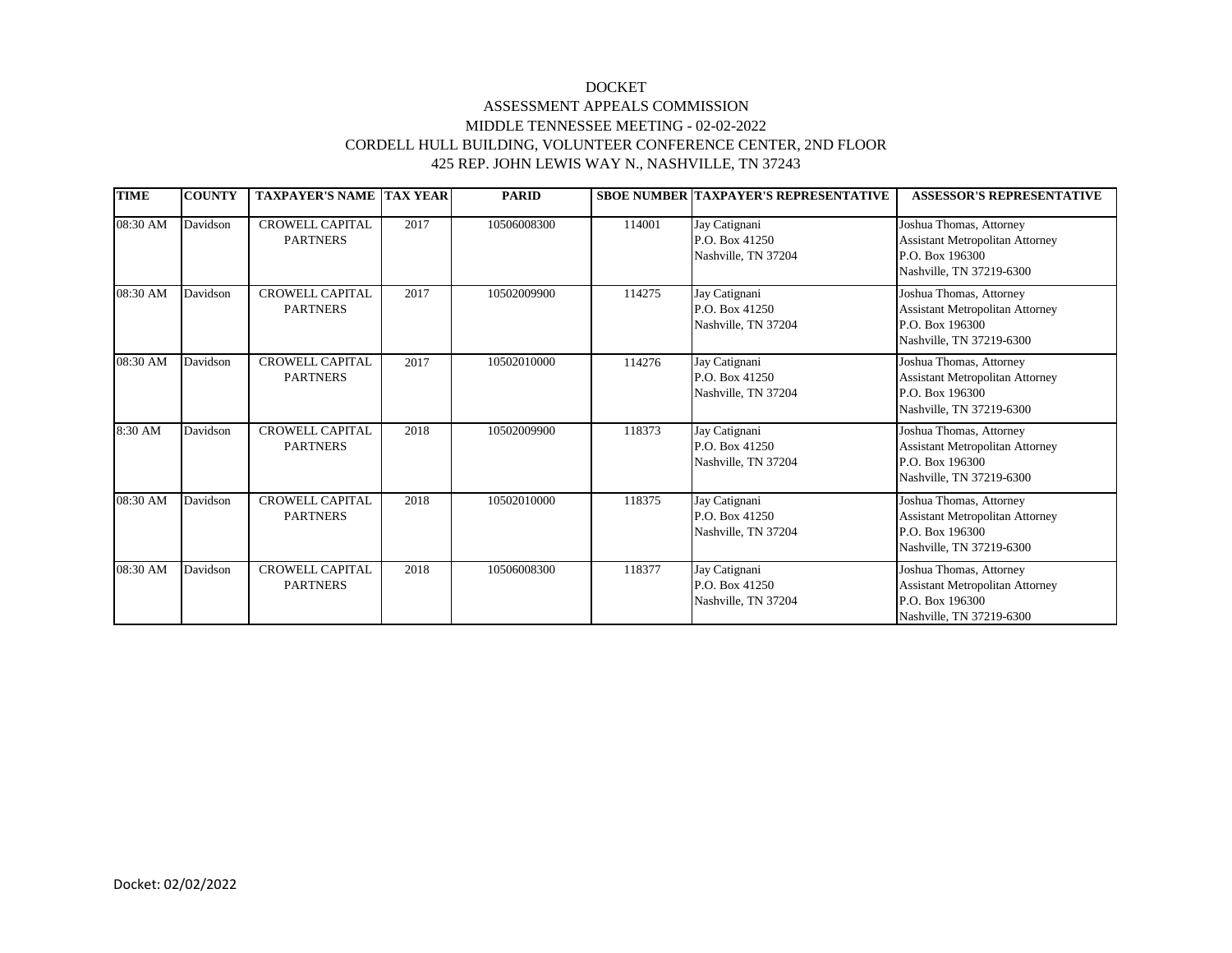## DOCKET ASSESSMENT APPEALS COMMISSION MIDDLE TENNESSEE MEETING - 02-02-2022 CORDELL HULL BUILDING, VOLUNTEER CONFERENCE CENTER, 2ND FLOOR 425 REP. JOHN LEWIS WAY N., NASHVILLE, TN 37243

| <b>TIME</b> | <b>COUNTY</b> | <b>TAXPAYER'S NAME TAX YEAR</b>      |      | <b>PARID</b> |        | <b>SBOE NUMBER TAXPAYER'S REPRESENTATIVE</b>           | <b>ASSESSOR'S REPRESENTATIVE</b>                                                                                 |
|-------------|---------------|--------------------------------------|------|--------------|--------|--------------------------------------------------------|------------------------------------------------------------------------------------------------------------------|
| 08:30 AM    | Davidson      | JFC Enterprises, Inc.                | 2017 | 10502040700  | 114002 | Jay Catignani<br>P.O. Box 41250<br>Nashville, TN 37204 | Joshua Thomas, Attorney<br><b>Assistant Metropolitan Attorney</b><br>P.O. Box 196300<br>Nashville, TN 37219-6300 |
| 08:30 AM    | Davidson      | JFC Enterprises, Inc.                | 2017 | 10502050700  | 114003 | Jay Catignani<br>P.O. Box 41250<br>Nashville, TN 37204 | Joshua Thomas, Attorney<br><b>Assistant Metropolitan Attorney</b><br>P.O. Box 196300<br>Nashville, TN 37219-6300 |
| 08:30 AM    | Davidson      | JFC Enterprises, Inc.                | 2018 | 10502040700  | 118378 | Jay Catignani<br>P.O. Box 41250<br>Nashville, TN 37204 | Joshua Thomas, Attorney<br><b>Assistant Metropolitan Attorney</b><br>P.O. Box 196300<br>Nashville, TN 37219-6300 |
| 08:30 AM    | Davidson      | JFC Enterprises, Inc.                | 2018 | 10502050700  | 118379 | Jay Catignani<br>P.O. Box 41250<br>Nashville, TN 37204 | Joshua Thomas, Attorney<br><b>Assistant Metropolitan Attorney</b><br>P.O. Box 196300<br>Nashville, TN 37219-6300 |
| 08:30 AM    | Davidson      | Nine O Nine, Inc.                    | 2017 | 10502009800  | 114007 | Jay Catignani<br>P.O. Box 41250<br>Nashville, TN 37204 | Joshua Thomas, Attorney<br><b>Assistant Metropolitan Attorney</b><br>P.O. Box 196300<br>Nashville, TN 37219-6300 |
| 08:30 AM    | Davidson      | Nine O Nine, Inc.                    | 2018 | 10502009800  | 118382 | Jay Catignani<br>P.O. Box 41250<br>Nashville, TN 37204 | Joshua Thomas, Attorney<br><b>Assistant Metropolitan Attorney</b><br>P.O. Box 196300<br>Nashville, TN 37219-6300 |
| 08:30 AM    | Davidson      | Devallos, George<br>Childress        | 2017 | 10502019800  | 113973 | Jay Catignani<br>P.O. Box 41250<br>Nashville, TN 37204 | Joshua Thomas, Attorney<br><b>Assistant Metropolitan Attorney</b><br>P.O. Box 196300<br>Nashville, TN 37219-6300 |
| 08:30 AM    | Davidson      | Devallos, George<br>Childress        | 2018 | 10502019800  | 118358 | Jay Catignani<br>P.O. Box 41250<br>Nashville, TN 37204 | Joshua Thomas, Attorney<br><b>Assistant Metropolitan Attorney</b><br>P.O. Box 196300<br>Nashville, TN 37219-6300 |
| 08:30 AM    | Davidson      | Division Street Group,<br><b>LLC</b> | 2017 | 09314057900  | 113994 | Jay Catignani<br>P.O. Box 41250<br>Nashville, TN 37204 | Joshua Thomas, Attorney<br><b>Assistant Metropolitan Attorney</b><br>P.O. Box 196300<br>Nashville, TN 37219-6300 |
| 08:30 AM    | Davidson      | Division Street Group,<br>LLC        | 2018 | 09314057900  | 118477 | Jay Catignani<br>P.O. Box 41250<br>Nashville, TN 37204 | Joshua Thomas, Attorney<br><b>Assistant Metropolitan Attorney</b><br>P.O. Box 196300<br>Nashville, TN 37219-6300 |